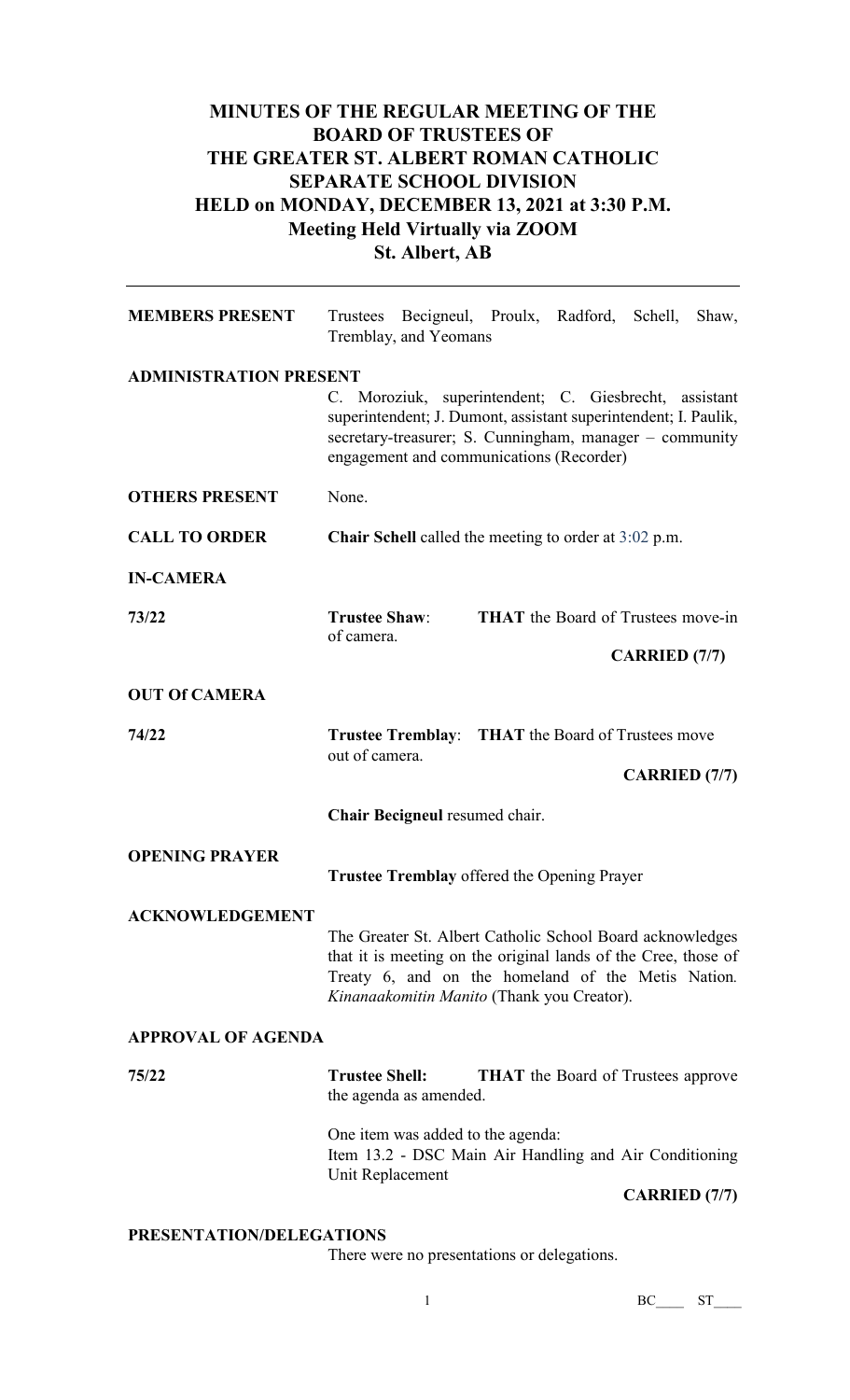## **APPROVAL OF MINUTES & SUMMARIES**

| 76/22                            | <b>Trustee Tremblay:</b> THAT the Board of Trustees approve<br>the minutes of the Regular Board Meeting held on November<br>29, 2021, as circulated.                                                                                                  |  |  |
|----------------------------------|-------------------------------------------------------------------------------------------------------------------------------------------------------------------------------------------------------------------------------------------------------|--|--|
|                                  | <b>CARRIED</b> (7/7)                                                                                                                                                                                                                                  |  |  |
|                                  | <b>APPROVAL OF COMMITTEE &amp; EVENT REPORTS</b>                                                                                                                                                                                                      |  |  |
|                                  | No reports.                                                                                                                                                                                                                                           |  |  |
| <b>GOOD NEWS</b>                 | <b>Trustee Becigneul shared the Good News Report.</b>                                                                                                                                                                                                 |  |  |
| <b>QUESTIONS FROM THE PUBLIC</b> | There were no questions from the public.                                                                                                                                                                                                              |  |  |
| <b>CONSENT ITEMS</b>             |                                                                                                                                                                                                                                                       |  |  |
| 77/22                            | <b>Trustee Shaw:</b><br><b>THAT</b> the Board of Trustees receive<br>the consent items attached and approve all recommendations<br>contained therein.<br>• Locally Developed Courses<br>Holocaust Studies 15/25/35<br>$\circ$<br><b>CARRIED</b> (7/7) |  |  |
|                                  |                                                                                                                                                                                                                                                       |  |  |
| <b>ACTION ITEMS</b>              | 2021-2022 Marketing and Communications Plan                                                                                                                                                                                                           |  |  |
| 78/22                            | <b>THAT</b> the Board of Trustees approve<br><b>Trustee Radford:</b><br>the 2021-2022 Marketing and Communications Strategy and<br>Highlights for Greater St. Albert Catholic Schools<br><b>CARRIED</b> (7/7)                                         |  |  |
|                                  | 13.2 – DSC Main Air Handling and Air Conditioning<br><b>Unit Replacement</b>                                                                                                                                                                          |  |  |
| 79/22                            | <b>THAT</b> the Board of Trustees approve<br><b>Trustee Yeomans:</b><br>the replacement of the air handling and air conditioning unit<br>for the Division Service Centre estimated to be \$105,000.<br><b>CARRIED</b> (7/7)                           |  |  |
| <b>INFORMATION ITEMS</b>         |                                                                                                                                                                                                                                                       |  |  |
|                                  | <b>Report from the Chair</b><br>The Board Chair provided a verbal report.                                                                                                                                                                             |  |  |
|                                  | <b>Report from the Superintendent</b><br>Information updates from Administration included the<br>following items:<br>• Fall Budget Update (Paulik)<br>2020-2021 Safe and Caring Schools Report (Moroziuk)                                             |  |  |
| 80/22                            | <b>THAT</b> the Board of Trustees receive<br><b>Trustee Radford:</b><br>the superintendent's report as information.                                                                                                                                   |  |  |

**CARRIED (7/7)**

2 BC\_\_\_\_ ST\_\_\_